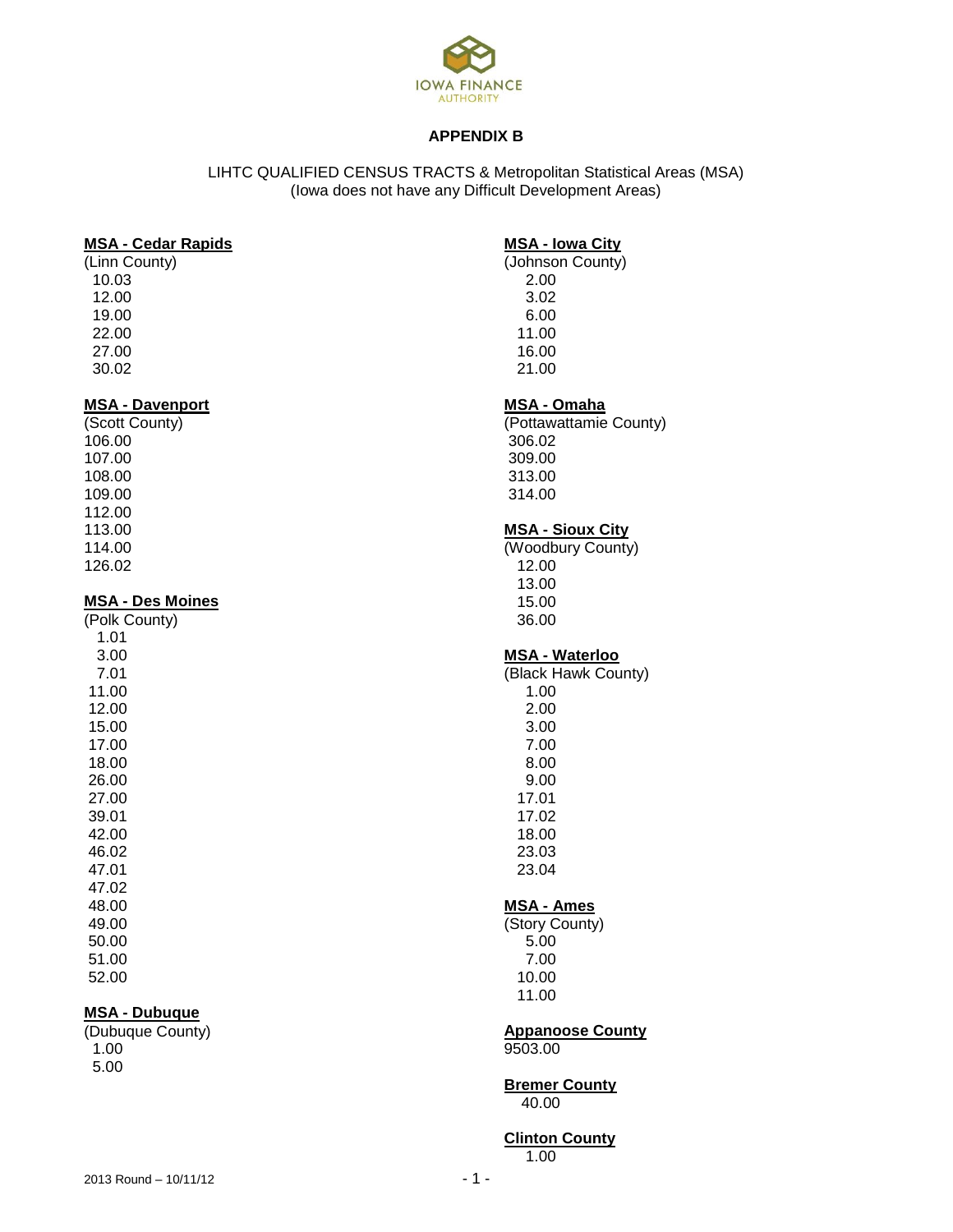## **Dallas County**

503.00 504.00

# **Decatur County**

9603.00

# **Des Moines County**

4.00

# **Lee County**

4908.00 4909.00 4910.00

## **Lucas County**

9504.00

# **Mahaska County**

9506.00 9507.00

# **Montgomery County**

9603.00

## **Muscatine County**

508.00 510.00

# **Poweshiek County**

3704.00

## **Wapello County**

9602.00 9605.00

## **Webster County**

7.00